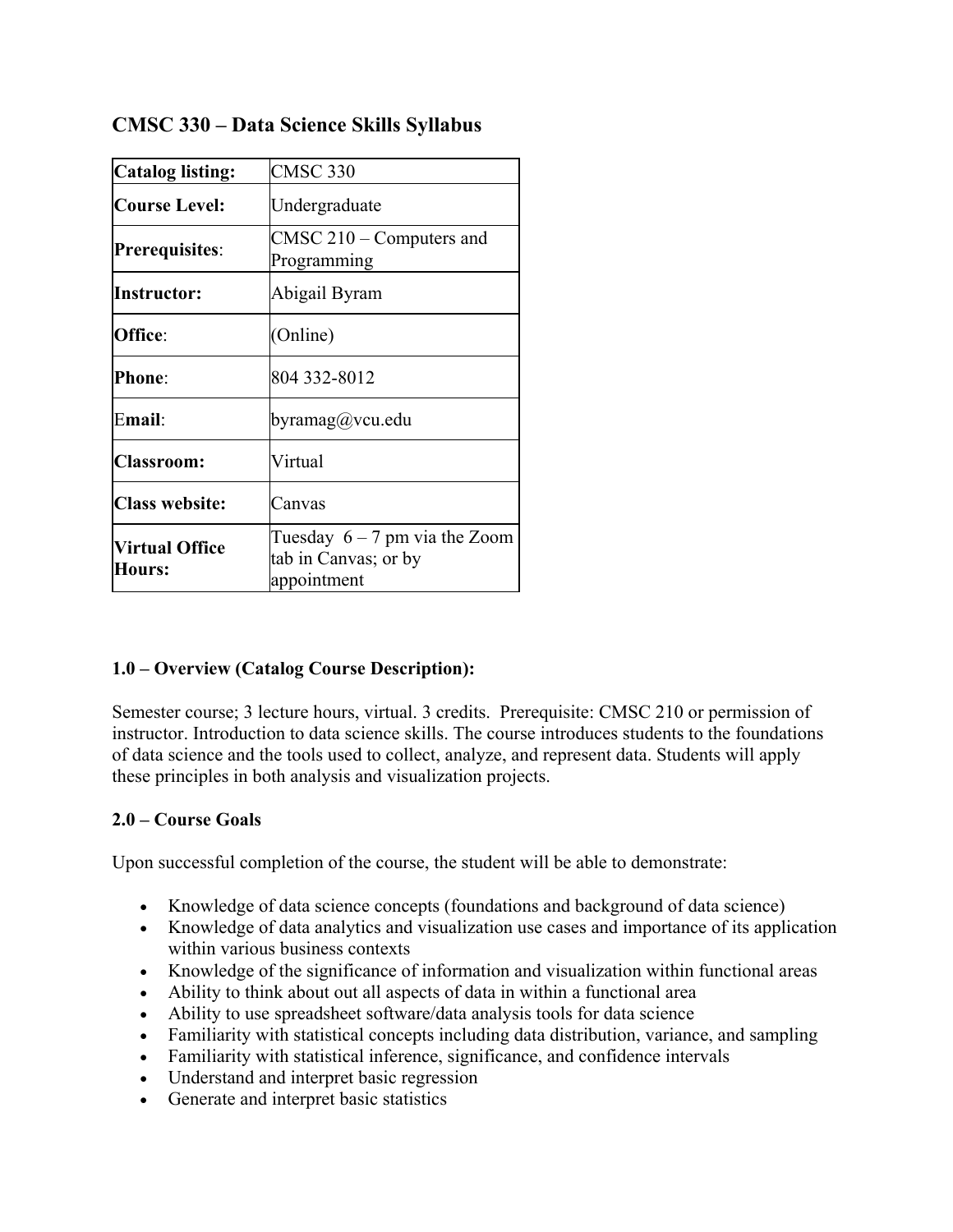- Sort, aggregate, filter and clean data
- Join datasets from different sources, including from different storage and retrieval technologies
- Conduct conditional logic
- Manipulate data spreadsheet software/data analysis tools for data science
- Ability to fetch data and to conduct ad hoc analysis (summarize, estimate, predict data; use pivot tables)
- Knowledge of basic visualization types and uses (e.g. how to present data)
- Familiarity with advanced visualizations and uses (e.g. networks and trees, mapping and spatial data)
- Knowledge of data types and visualizations that work most effectively for that data type (e.g. tables vs graph vs heat map)
- Knowledge of exploratory and explanatory visualization (e.g. able to distinguish between the concepts)
- Knowledge of visual perception  $\ell$  basic graphic design theory and color theory (e.g. human perception assumptions and limitations) and ways to accommodate for visual impairment
- Knowledge of a visualization program's publishing capabilities
- Publish data visualizations (e.g. using tableau in a web browser or mobile device)
- Effectively convey information to your audience and develop a compelling narrative using data
- Ability to create a static visualization using the most appropriate method for a specific data set
- Ability to create a basic interactive visualization using appropriate methods for the structure of the data
- Knowledge of major data ethical challenges and how to use data ethically (e.g. how to prevent bias, do no harm, and identify areas of concern)
- Conceptual understanding of how to protect your company and protect IP
- Appropriately cite, protect, and share of data

## **3.0 – Major Topics Covered:**

- Data quality and analysis
- Data storage and management
- Data manipulation and visualization techniques
- Ethical and security considerations in data science

## **4.0 – Textbook, Technology, and Lab Access:**

*Computational and Inferential Thinking: The Foundations of Data Science* by Ani Adhikari, and John DeNero, with contributions by David Wagner; 2018. This text is available for free at inferentialthinking.com

Zoom will be used for office hours for the course. Look for the Zoom link for each week's scheduled meeting in Canvas.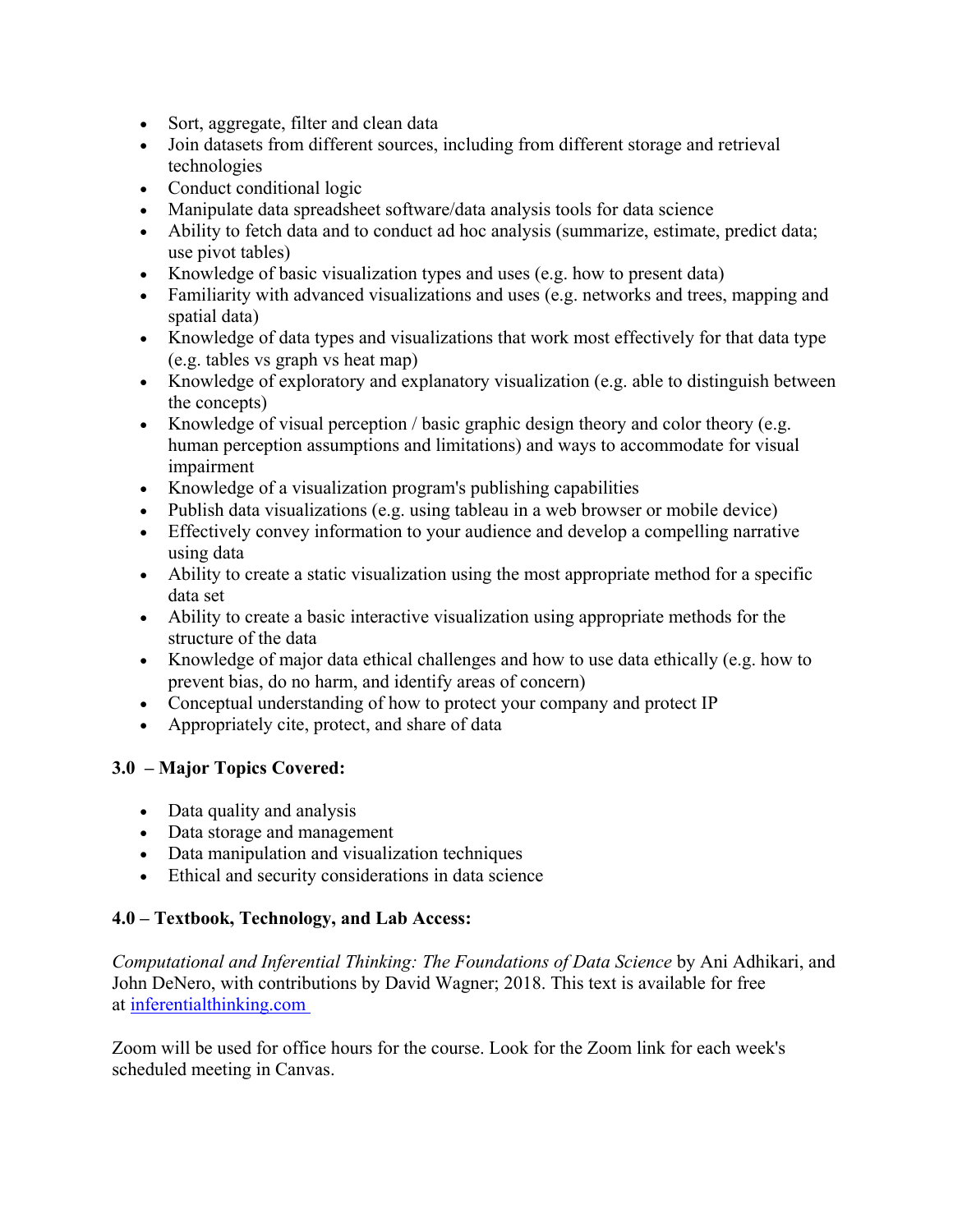You are required to subscribe to Vocareum Labs in order to complete the lab assignments on their platform. There is a fee associated with this resource. When you log in, you will be prompted to pay (online to Vocareum) with a grace period up to Jan. 30, 2021. The per student price is \$40.

## **Technology Support**

### **Engineering & VCU Resources:**

- $\bullet$
- o **Personal Computer Requirement**: For our current system requirements and recommendations, see: https://egr.vcu.edu/admissions/accepted/computerrecommendations/
- o **Remote Access to Public Lab computers**: To provide remote access, we use the Citrix App2Go environment to provide full and exclusive control over "the next available" computer in the lab. See this link for more details: https://wiki.vcu.edu/x/Oa0tBg
- o **VCU provides a lot of software available for students to download to their personal computers.** For a list of software and the specifics for each, see: https://ts.vcu.edu/software-center/. In particular, Microsoft Office is available free to students.
- o **VCU is transitioning to Canvas.** See the Canvas Student Guide at this link: https://community.canvaslms.com/t5/Student-Guide/tkb-p/student
- o **For IT help in the College of Engineering**, see our Wikipedia for "student" help at: https://wiki.vcu.edu/display/EGRITHELP
- o **VCU's Technology Services (TS) provides support for "central IT" services**. If you have a technical issue with any of the following services, please submit a ticket with VCU Technology Services at https://itsupport.vcu.edu/ or call (804) 828-2227. VCU TS maintains and supports these services and will be able to provide assistance to you.
	- VCU Cisco VPN
	- 2Factor or Dual Authentication (DUO)
	- Blackboard/Canvas
	- Gmail or other Google Apps
	- Zoom videoconferencing
	- VCU App2Go (Application server)
	- Resetting VCU password
- o **For IT issues related to College of Engineering teaching and research, email egrfixit@vcu.edu**
- o **For loaner Chromebooks for emergency purposes:** See this link for more details: https://vcutsmpc.getconnect2.com/

## **5.0 – Evaluation:**

## **General Instructions**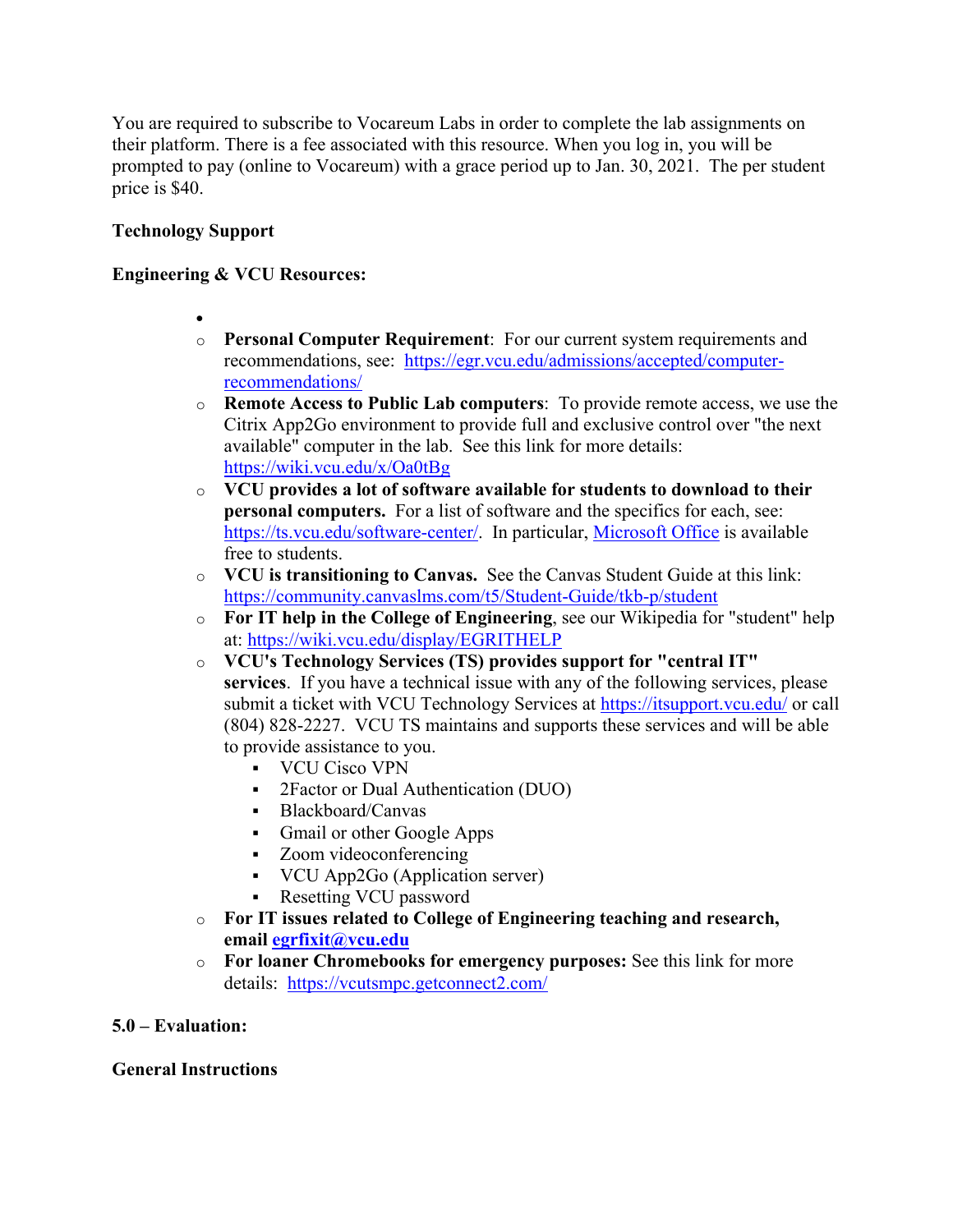- 1. It is expected that you will spend between 9-12 hours a week on this class completing readings, activities, and engaging with your peers. For every credit hour it is expected that students are putting in 3-4 hours of work. This is a 3 credit class therefore you should expect to spend 9-12 hours per week on this class. In addition it is expected that you are logging into the course several times throughout the week to complete assignments and engage with your classmates.
- 2. You will need access to the internet and a browser that supports Jupyter notebooks to complete lab assignments. We recommend using Google Chrome to complete Jupyter notebook lab assignments.
- 3. There are reading and practice sections each week, but the practice problems in these sections are ungraded. Only the lab assignments count toward your final score for the course.
- 4. All assignments must be completed on or before the due date specified. Only assignments submitted on or before the due date will be considered for grading. No assignments will be accepted after the due date unless special permission has been given **prior to the due date**.
- 5. No makeup assessments will be given unless special permission has been given prior to the date of the assessment. Request to adjust scores or re-grade assessments must be made the week in which the assessment is returned, requests after this time will be denied.
- 6. Do your own work. Plagiarism applies to source code as with any other intellectual property. Plagiarized code is a form of cheating and will be treated as such.
- 7. This class is completely online, all information will be delivered through the online learning environment. Assignments and projects will be submitted online.
- 8. This is a 15-week course that will require participation and collaboration with fellow classmates. Be prepared to complete assignments as well as participate in group discussions on topics related to online teaching and learning.
- 9. Follow the course schedule to be sure you are keeping up with discussion, activities and assignments.

## **General Online Course Technology Requirements**

- Participants need access to a personal computer (Mac or Windows) and the Internet for major amounts of time for this course.
- Browser that is compatible with Canvas. To see if your browser is compatible with Canvas, visit the Canvas Browser Checker
- Your computer will need speakers to hear sound for videos and audio files.
- You will need access to word processing software such as Microsoft Word or Google Docs. Please note that any software that you use must be able to save files as Microsoft files (example \*.doc or \*.docx) or PDF.
- Adobe Acrobat Reader or an equivalent PDF reader.
- A webcam and microphone on your computer. A cell phone camera and microphone may suffice depending on the quality of the cell phone. It is your responsibility to ensure your cell phone and microphone is able to allow for real time video conferencing and video and audio recording.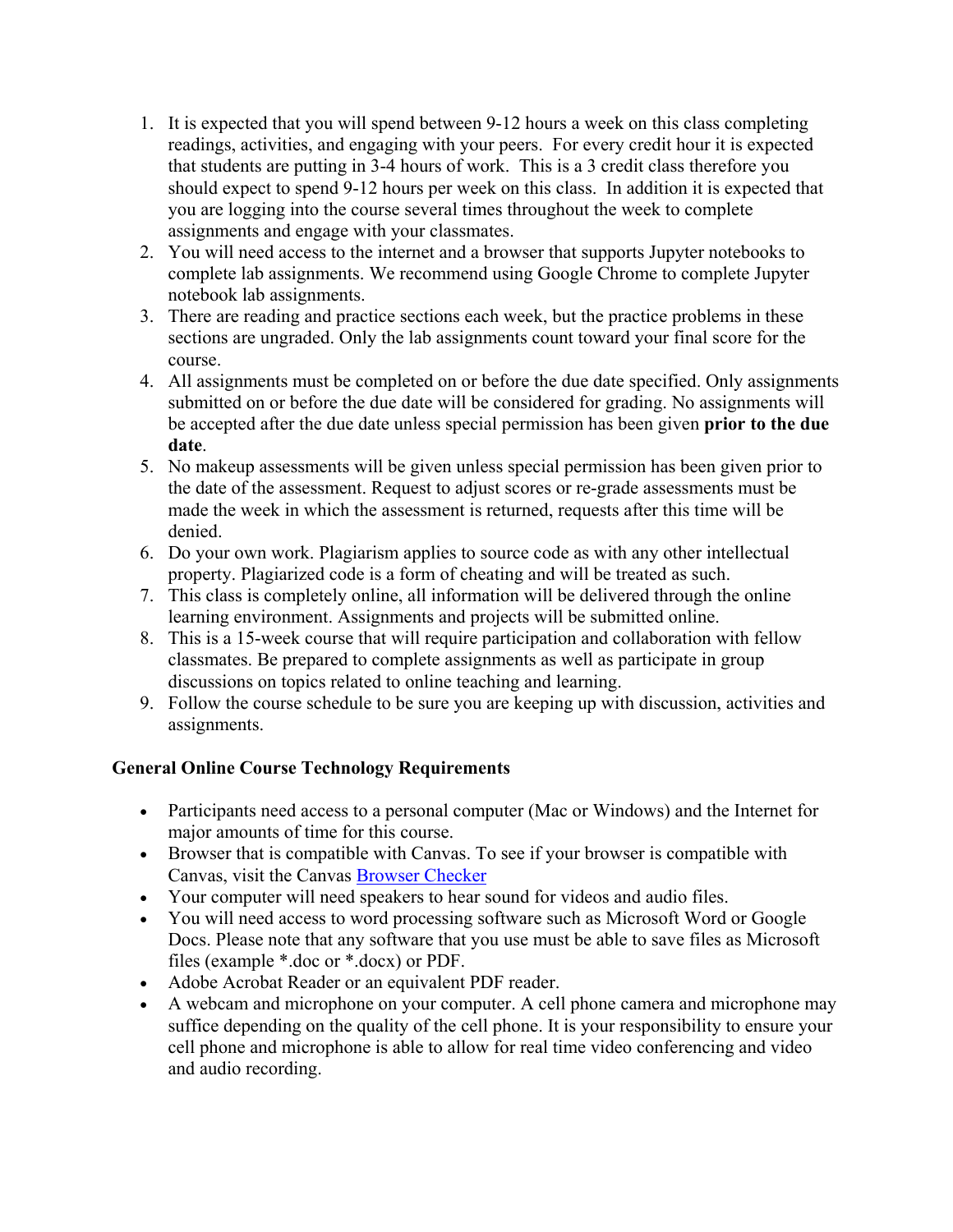## **General Online Course Technology Skills Required**

- It is expected that you are able to use and check your official VCU email address daily.
- You should be able to upload documents to Canvas.
- You should be able to use word processing software.
- You will be expected to interact with me and your peers using Canvas tools. Instruction for the use of each tool will be given when the tool is introduced.

## **Grading:**

| Category                   | Weight<br>Percentage |
|----------------------------|----------------------|
| Discussions                | 10%                  |
| Individual Assignments     | 50%                  |
| Data Analysis Project      | 10%                  |
| Data Visualization Project | 10%                  |
| Midterm Exam               | 10%                  |
| Final Exam                 | $10\%$               |

## **Grading scheme:**

 $A = 100 - 90\%$ 

B= 89-80%

 $C= 79-70%$ 

 $D= 69-60%$ 

 $F =$ Less than 60%

## **Late Policy**

All assignments except for exams may be extended for full credit up to 1 week beyond the original due date **if an extension is requested before the due date**. If no prior notice is given, assignments may still be submitted up to 1 week late, but with a 10% grade reduction. No assignments will be accepted beyond 1 week late except under extenuating circumstances.

## **Extra Credit**

There are two opportunities for extra credit in the course: the **Extra Credit Presentation** at the semester midpoint and/or participation and extra credit for 80% of the course responding to Course Evaluations. See more details in the assignment page or in upcoming announcements.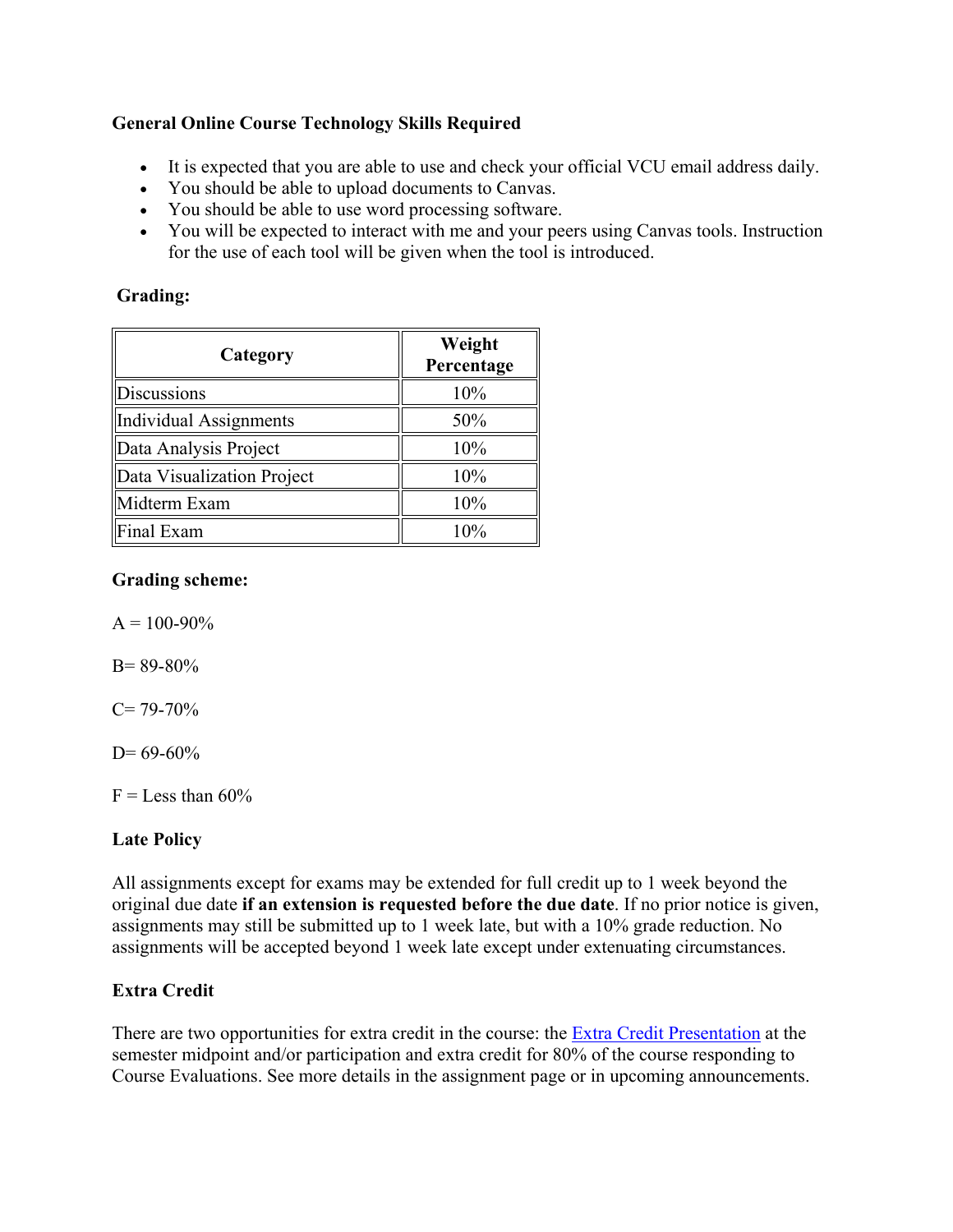### **Student responsibilities**

(source: One VCU: Responsible Together available at: https://together.vcu.edu/students/ )

When we return, things will look and feel different as we take necessary steps to protect the wellbeing of our community. Here is what is expected of you:

- 1. Monitor your health daily. Testing will occur according to protocols.
- 2. Wear a face covering or mask in common areas, including class.
- 3. Apply physical distance guidelines to all settings.
- 4. Clean and disinfect personal and shared spaces before and after use.
- 5. Cleaning supplies will be available in numerous locations.
- 6. Report symptoms associated with COVID-19 to VCU Student Health
- 7. A call center hotline will be available later in the summer.
- 8. Not sharing is caring during this unique pandemic. Please do not share
- 9. calculators, tools, lab supplies, etc.

Following rules regarding face coverings or masks, cleaning and disinfecting, and physical distancing is required. Students will receive reminders for daily health monitoring. Staff in the Dean of Students office will be notified after incidents of non-compliance. Refusal to comply with rules can include progressive disciplinary action up to and including suspension, based on the VCU Student Code of Conduct.

#### **Requesting accommodations**

The university recognizes that some students who previously did not need Section 504 Academic Accommodations, and who have a qualifying condition or disability, may need support or assistance during the return to campus process. A modified approach for the temporary and more permanent need for accommodation has been developed and implemented to provide students with full access to programs and activities related to their academic majors. Because every case is different, student requests are evaluated on a case-by-case basis. Please share your need for an accommodation with the Student Accessibility and Education Office, or for MCV Campus students, the Division for Academic Success , after you have worked directly with your faculty member.

#### **Health and Well-being**

Navigating the anticipated stressors of daily life can often be challenging enough. When unexpected stressors emerge or when we are faced with uncertainty, it can be tough to know how to cope. Try out some of these tips and resources for health and wellness to see if they are a right fit for you.

Symptoms or Diagnosis: If an on-campus student identifies symptoms, has tested positive for COVID-19 or has come into contact with someone diagnosed with COVID-19, that student should contact University Student Health Services . At that point, isolation should begin and contact tracing will be performed by Student Health Services. Symptoms will be monitored and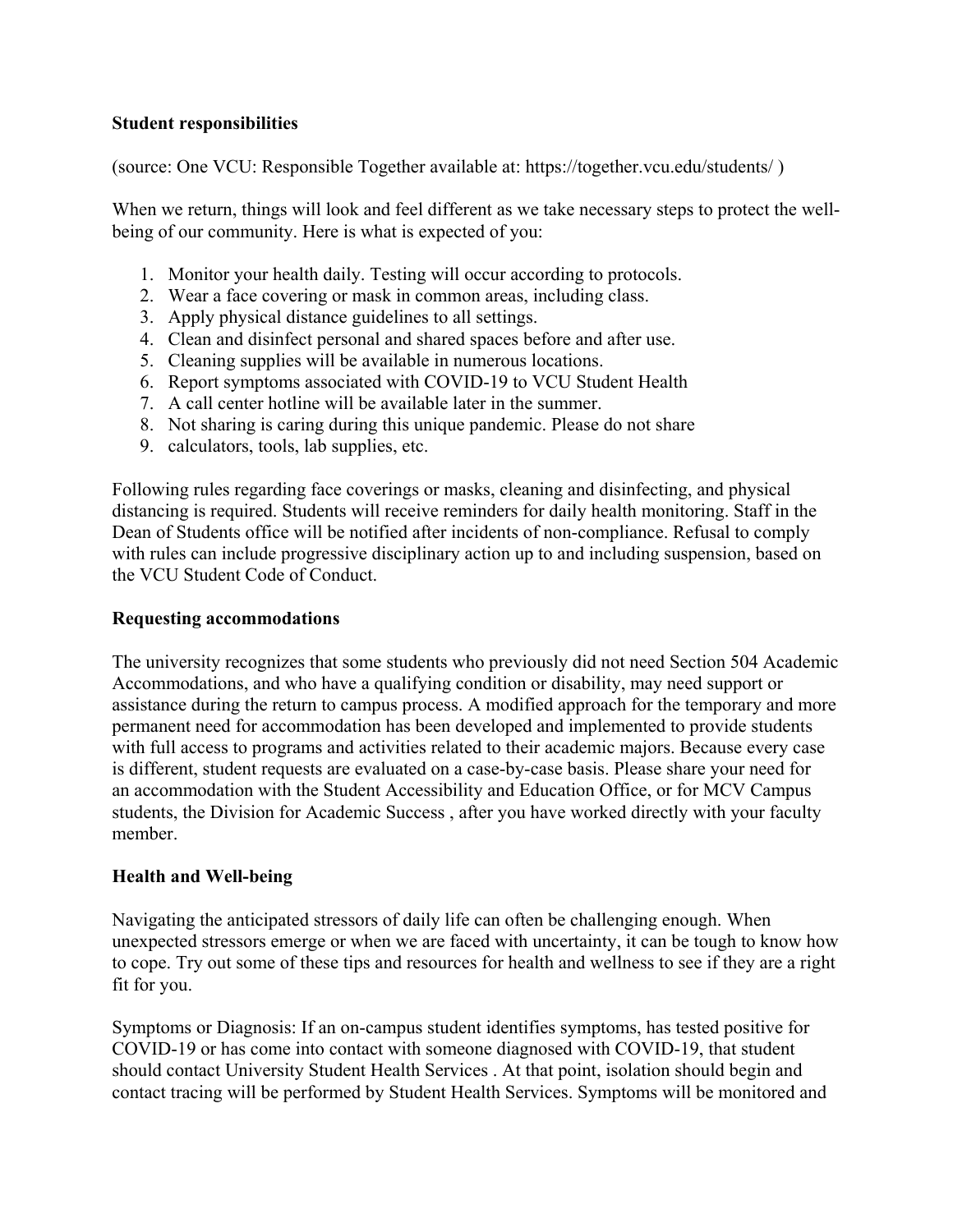the student should refer to a medical provider if symptoms worsen or be released from isolation after 14 days, if symptom-free.

## **Nondiscrimination policy**

VCU is committed to providing a safe, equitable and inclusive environment for all its employees, patients and students. Discrimination or discriminatory harassment is not only unlawful, it is harmful to the well-being of our university community. Our university's core values, specifically those related to diversity and inclusion, have withstood many difficult situations and trying times, and they will not falter now.

Reports of discrimination, bullying, harassment and/or stereotyping of persons of color or those impacted by COVID-19 or otherwise, will not be tolerated. Be assured that VCU will make every effort to address and prevent the occurrence of unlawful discrimination and, if necessary, take prompt and appropriate action to remedy and prevent its reoccurrence. Every member of our community is asked to:

- Become familiar with the university's policies on Preventing and Responding to Discrimination and Duty to Report and Protection from Retaliation in the VCU Policy Library.
- Consult with Equity and Access Services or VCU Human Resources for additional guidance on how to file a report of discrimination.
- Contact the Office of Institutional Equity, Effectiveness and Success (IES) on how to address and maintain a culture of inclusion.
- Encourage individuals who may need an ADA accommodation for a known or newly acquired disability, to contact the ADA/504 Coordinator in ADA Services.
- Bookmark and share information on university or community agencies that offer support or services, such as VCU's Counseling Services or Ombudsperson.
- Explore training and educational opportunities on diversity and inclusion at IExcel Education and through the Office of Institutional Equity, Effectiveness and Success .
- Offer nonjudgmental support and empathy to those affected by current events and this health crisis.

## **Message from your Instructor**

I am grateful for your presence and input in this online course. I appreciate and welcome you regardless of your immigration status, country of origin and/or citizenship, race, ethnicity, religious affiliation, gender/sex, gender identity, sexual orientation, age, or dis/ability. Thank you for enriching our world, sharing your vital experience, and contributing to the diversity that makes our intellectual community vibrant and evermore creative.

## **Tips for Success:**

 When taking online and hybrid courses, your self-motivation and self-pacing are absolutely critical. For this course, you should plan to work about 7-9 hours per course module as we move through the materials. Be sure to plan your time accordingly.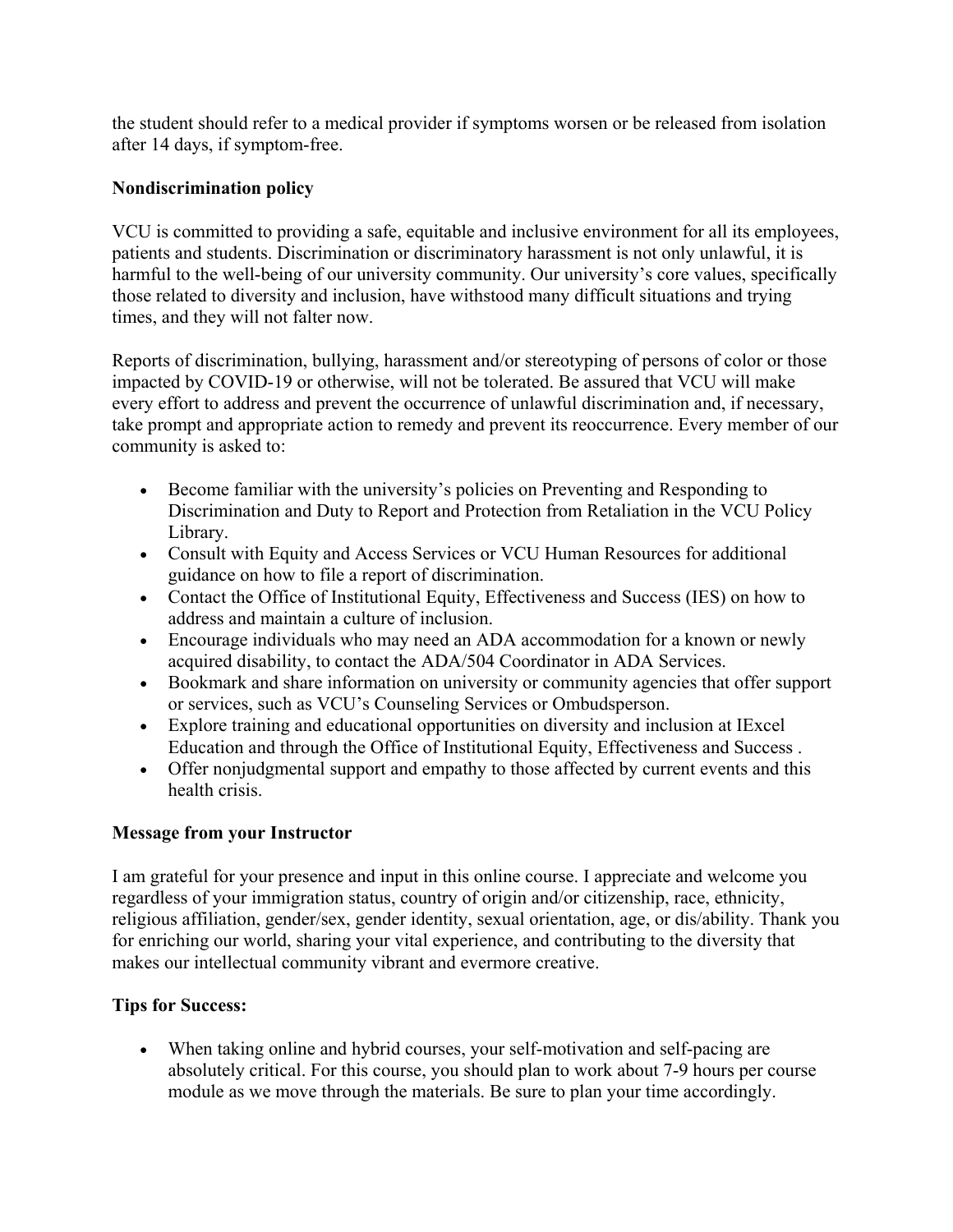- Nothing in this course is meant to. make you stuck. If you find yourself spending a lot of time without making progress reach out for help!! You can ask questions on the related Discussion boards, bring the problem into office hours, or shoot me an email, I'm here to help!
- Make yourself a calendar with all of your due dates across ALL of your courses. Plan for when you will work on each one for completion in advance of the due dates.
- Make sure you note any "online" course that still have a required meeting time (such as a Google Meet or Zoom session).
- Avoid the common assumption that online courses are easier or should be easier. That is a MYTH!!
- Plan Ahead!! Study as you go instead of at the last minute!

## **Where to post questions**

Questions of general interest should first be posted to the discussion board (only if they have not already been answered) so that other students can benefit from the response or have an opportunity to respond to your question.

Only questions of a private nature should be communicated to me through email. When sending a message to me, please allow a minimum of 24 hours for a response . Most of the time I will respond much faster, but sometimes meetings and other courses take over my schedule.

## **Netiquette Guidelines**

Netiquette is a set of rules for behaving properly online. Your instructor and fellow students wish to foster a safe online learning environment. All opinions and experiences, no matter how different or controversial they may be perceived, must be respected in the tolerant spirit of academic discourse. You are encouraged to comment, question, or critique an idea but you are not to attack an individual. Working as a community of learners, we can build a polite and respectful course community. The following netiquette tips will enhance the learning experience for everyone in the course:

- Do not dominate any discussion.
- Give other students the opportunity to join in the discussion.
- Do not use offensive language. Present ideas appropriately.
- Be cautious in using Internet language. For example, do not capitalize all letters since this suggests shouting.
- Popular emoticons such as  $\odot$  can be helpful to convey your tone but do not overdo or overuse them.
- Never make fun of someone's ability to read or write.
- Share tips with other students.
- Keep an "open-mind" and be willing to express even your academically informed opinion.
- Think and edit before you push the "Send" button.
- Do not hesitate to ask for feedback.
- Using humor is acceptable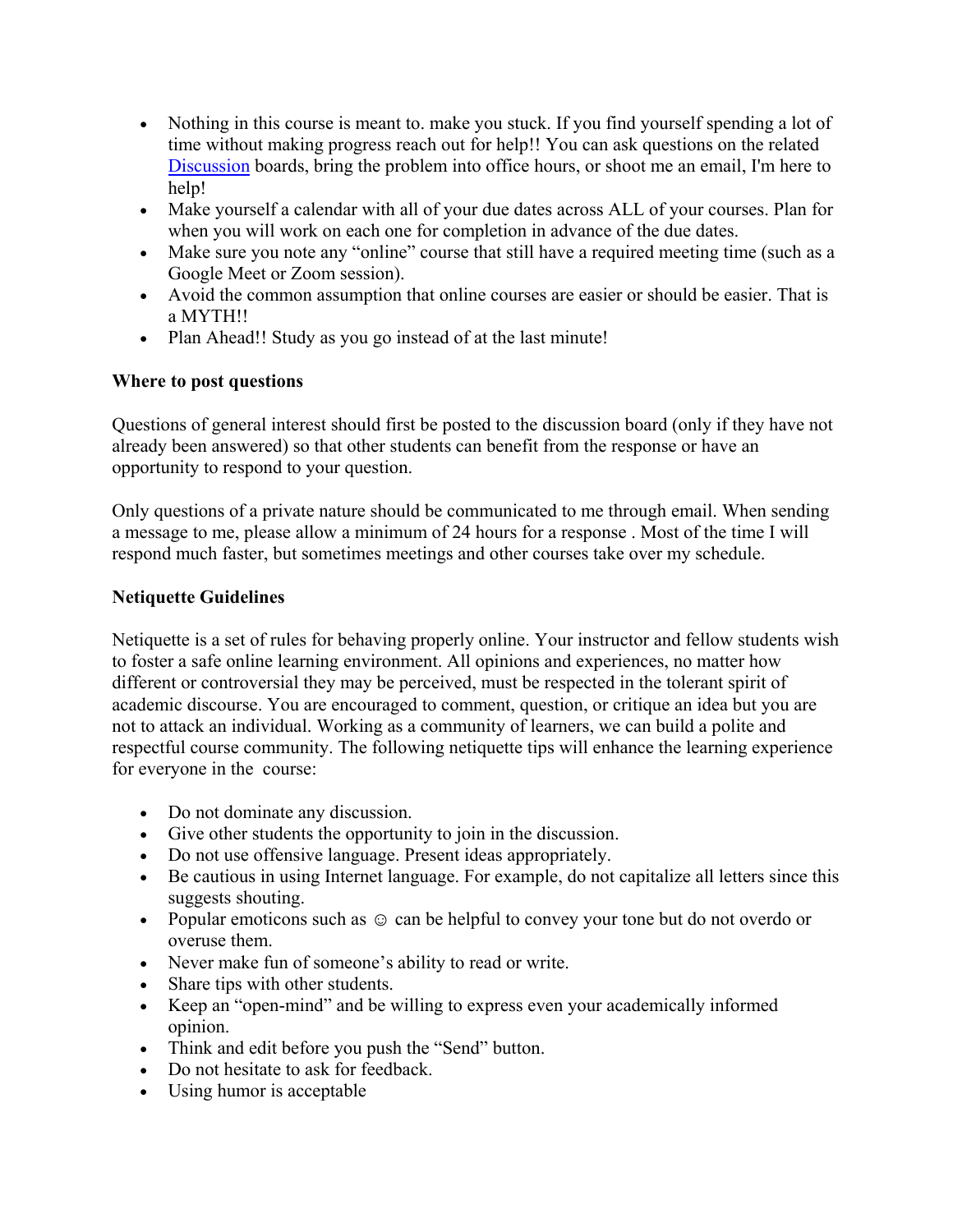(adapted from UWSP )

## **Be Proactive in Communication**

If you find that you have any trouble keeping up with assignments or other aspects of the course, make sure you let your instructor know as early as possible. As you will find, building rapport and effective relationships are key to becoming an effective professional. Make sure that you are proactive in informing your instructor when difficulties arise during the semester so that we can help you find a solution. (adapted from UWSP )

## **VCU Honor System**

VCU recognizes that honesty, truth, and integrity are values central to its mission to advance knowledge and student success both in the world VCU students will enter, or return to, once they have graduated and in the university community as a microcosm of that world. In a community devoted to learning, a foundation of honor must exist if that community is to thrive with respect and harmony. Therefore, all members of the university community must conduct themselves in accordance with the highest standards of academic honesty, ethics, and integrity at all times.(from https://conduct.students.vcu.edu/vcu-honor-system/ )

## **Campus emergency information**

What to know and do to be prepared for emergencies at VCU:

- Sign up to receive VCU text messaging alerts. Keep your information up-to-date. Within the classroom, the professor will keep his or her phone on to receive any emergency
- Know the safe evacuation route from each of your Emergency evacuation routes are posted in on-campus classrooms.
- Listen for and follow instructions from VCU or other designated Within the classroom, follow your professor's instructions.
- Know where to go for additional emergency information.
- Know the emergency phone number for the VCU Police (828-1234).
- Report suspicious activities and
- Keep your permanent address and emergency contact information current in

## **Important dates**

You can view important dates for the semester in the **academic calendar**.

## **Attendance Policy**

Attendance can be gauged in an online or hybrid course. Regular participation in the discussion forums, the timely submission of required assignments, and the prompt notification of problems in the course all constitute "class attendance" online. Students are expected to participate in all class activities, submit all assignments, and complete all tests and examinations in accordance with the class syllabus and outline. Students who cannot participate in or complete assigned class